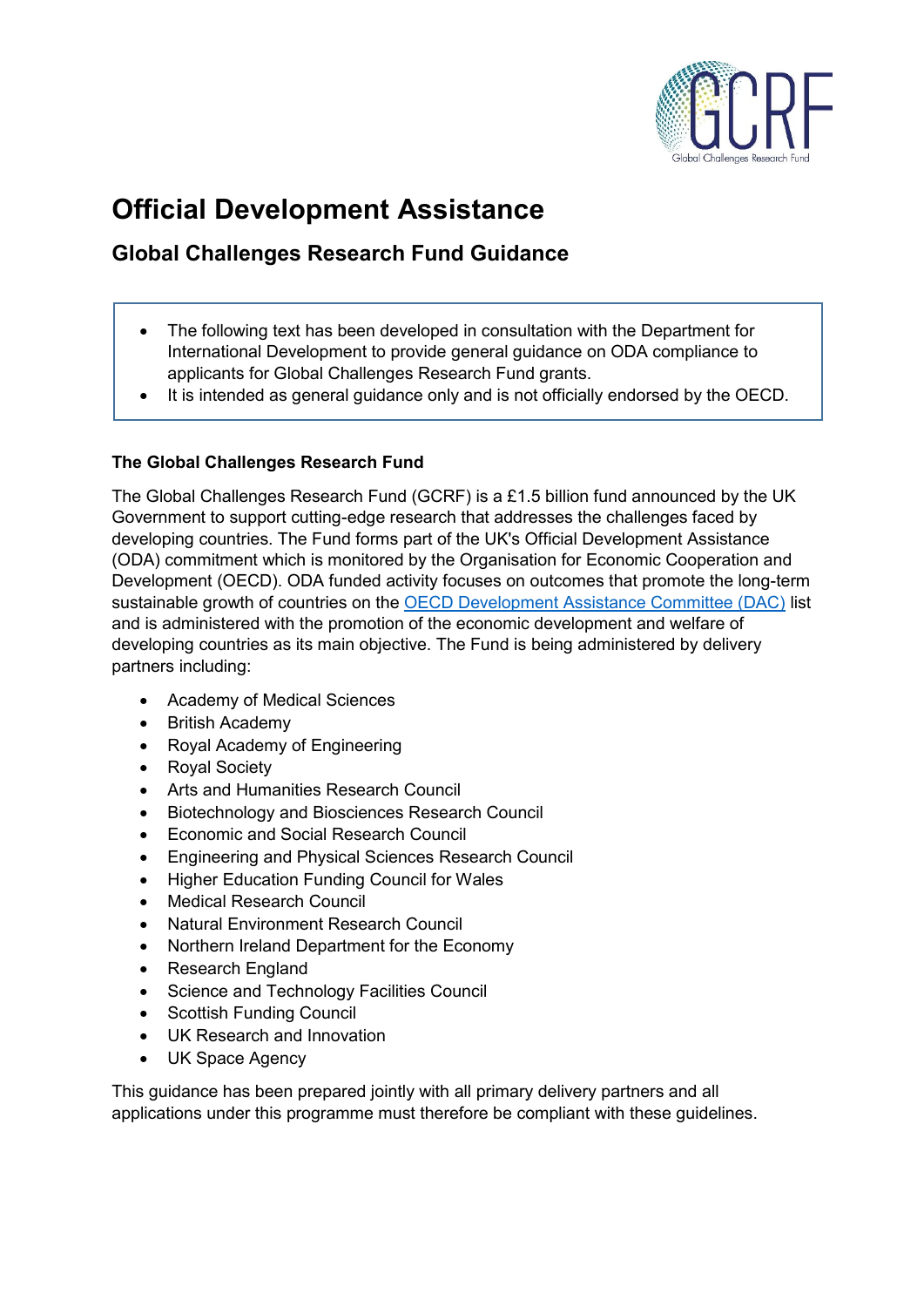# **Overall principle of ODA**

'Is it ODA?' (<http://www.oecd.org/dac/stats/34086975.pdf> ) states that:

"ODA is defined as those flows to countries and territories on the DAC List of ODA Recipients and to multilateral development institutions which are:

- provided by official agencies, including state and local governments, or by their executive agencies; and
- $\bullet$  each transaction of which:
	- a. is administered with the promotion of the economic development and welfare of developing countries as its main objective; and
	- b. is concessional in character and conveys a grant element of at least 25% (discounted at a rate of 10%)."

All GCRF awards made by the delivery partners automatically comply with the first bullet and (b). Applicants need to ensure that (a) is met by the proposal they are writing and the resultant activity.

# **DAC List of ODA Recipients**

The **DAC** List of ODA Recipients shows all countries and territories eligible to receive official development assistance (ODA). These consist of all low and middle income countries based on gross national income (GNI) per capita as published by the World Bank.

The DAC revises the list every three years. Countries that have exceeded the high-income threshold for three consecutive years at the time of the review are removed. At the time of the 2017 review of the DAC List, the DAC agreed on the graduation of Chile, Seychelles and Uruguay. These three countries are no longer eligible for ODA from 1 January 2018.

The current DAC List of ODA Recipients is effective for reporting on 2018, 2019 and 2020 flows<sup>1</sup>. The next review of the DAC list will take place in 2020.

#### **ODA compliant research activities**

**.** 

The OECD defines ODA compliant research activities as follows:

*"Research includes financing by the official sector, whether in the donor country or elsewhere, of research into the problems of developing countries. This may be either (i) undertaken by an agency or institution whose main purpose is to promote the economic growth or welfare of developing countries, or (ii) commissioned or approved, and financed or part-financed, by an official body from a general purpose institution with the specific aim of promoting the economic growth or welfare of developing countries. Research undertaken as part of the formulation of aid programmes in central or local government departments or aid agencies is considered as an administrative cost."* (DAC Statistical Reporting Directives, <http://www.oecd.org/dac/stats/38429349.pdf> 51.iv)

In addition the OECD further specifies the following in relation to ODA compliant research:

<sup>&</sup>lt;sup>1</sup> It is anticipated that Vanuatu will graduate from the list on 4 December 2020 and Angola will graduate on 12 February 2021. If Antigua, Barbuda and Palau remain high income countries until 2019 they will be proposed for graduation from the list in the 2020 review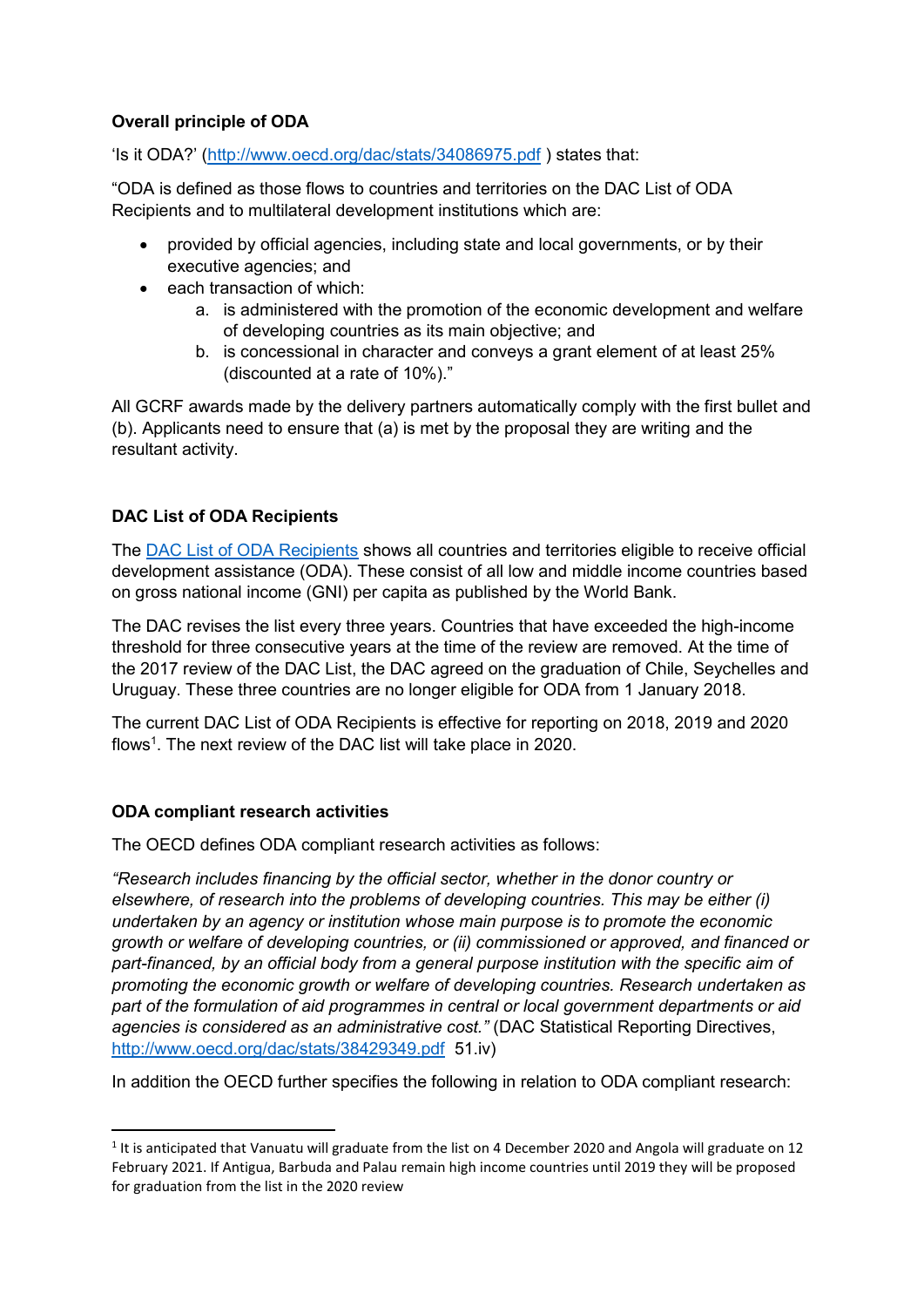*"Only research directly and primarily relevant to the problems of developing countries may be counted as ODA. This includes research into tropical diseases and developing crops designed for developing country conditions. The costs may still be counted as ODA if the research is carried out in a developed country."* (Is it ODA? <http://www.oecd.org/dac/stats/34086975.pdf> )

The fund can support research capacity building to address the development issues, for example, to increase the skills and knowledge base and support the development of the research capability within developing countries. Capacity building should be aimed at improving the ability to undertake and disseminate research in order to promote the welfare and economic development of the developing countries.

# **Key ODA compliance issues to note in writing applications for funding**

Any GCRF proposal must make it clear that its primary purpose is to promote the economic development and welfare of a developing country or countries. Applicants should:

- Seek to investigate a specific problem or seek a specific outcome which will have an impact on a developing country or countries on the DAC list;
- Provide evidence as to why this is a problem for the developing country or countries;
- Address the issue identified effectively and efficiently;
- Use the strengths of the UK to address the issue, working in collaboration with others as appropriate;
- Demonstrate that the research is of an internationally excellent standard;
- Identify appropriate pathways to impact to ensure that the developing country benefits from the research.

Any benefit to the UK or other developed countries has to be the secondary consideration and should not lead to a project being funded if it doesn't primarily deliver the development objective.

Applications will be assessed by a competitive peer review process with ODA eligibility being a criterion for approval i.e. projects must be fully ODA compliant to be considered for funding. Initial ODA compliance checks will be carried out by the delivery partners; proposals that do not meet the eligibility as defined in this document may be rejected without reference to peer review. Peer reviewers will also be provided with this guidance and asked to comment on ODA compliance and likelihood of significant impact.

#### **Pathways to Impact**

It is important that the pathways to impact are realistic and appropriate to the particular developing country or countries context. Impacts from research are always uncertain, often unexpected and cannot be guaranteed – this includes impacts in developing countries. The likelihood and scale of beneficial impact is increased:

 If the research is orientated towards a problem or challenge affecting developing countries currently or in the future, where there is potential to benefit a large number of people to a significant degree;